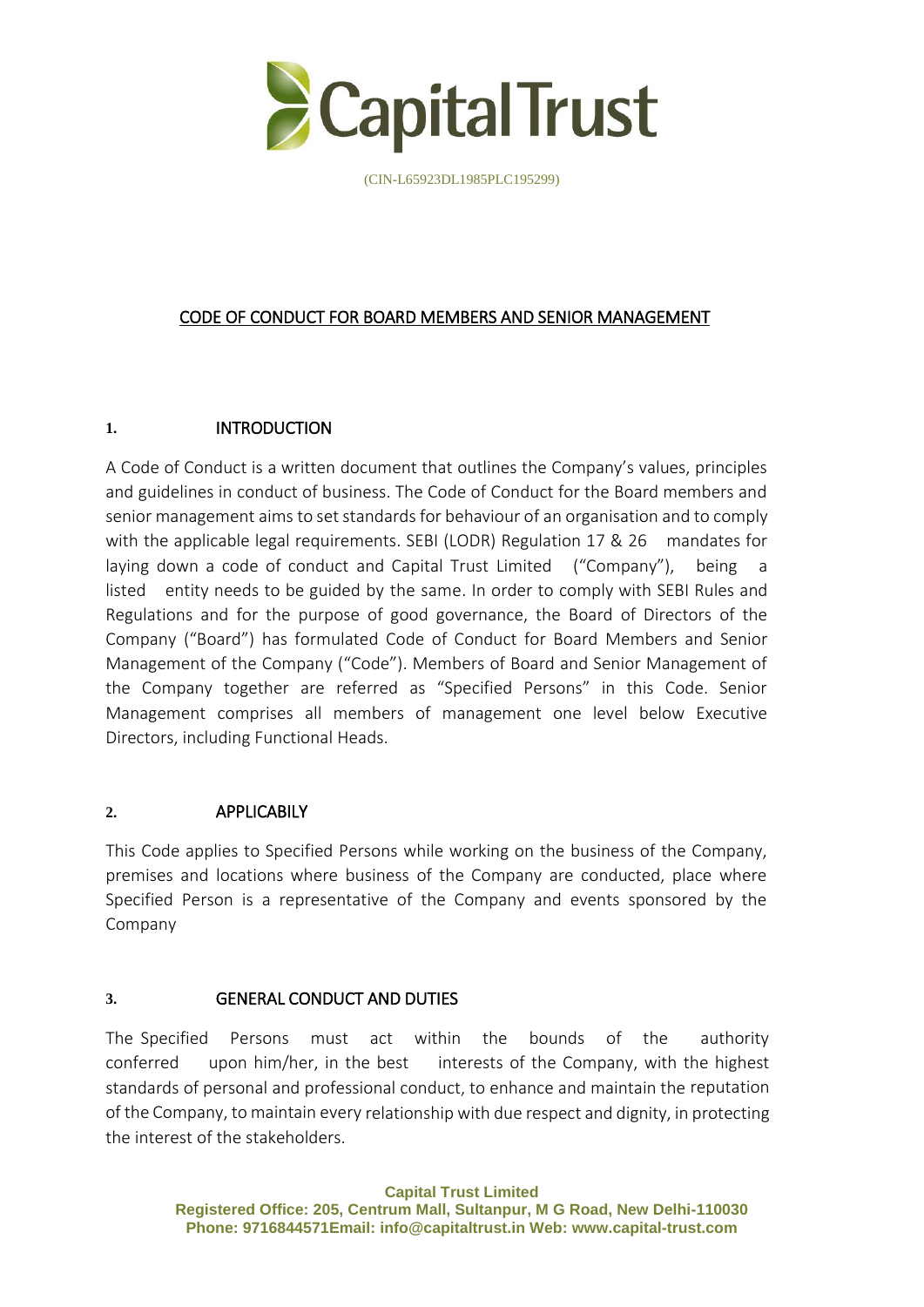

In addition to the above, the independent directors must undertake appropriate induction, regularly update/refresh their skills and knowledge, enhance their familiarity with the Company, enhance their familiarity with the external environment in which the Company operates, strive to attend all meetings of the Board and Committees of which they are members, participate actively and constructively in meeting of Board/Committees of Board/General Meetings, insist on recording of their concerns in the minutes, ensure their concerns are addressed and resolved by the Board, ensure sufficient deliberations on related party transactions, not to unfairly obstruct the functioning of an otherwise proper Board or committee of the Board, seek/follow appropriate professional advice/opinion of outside experts at Company's expense in any matter, oversee the conduct of the Company's business.

### **4.** MUTUAL RESPECT AND OPENESS

The skills and commitment of the employees are the greatest asset for the Company. The employees are expected to conduct business in an entrepreneurial way and accept individual responsibility for ethical conduct .The Specified Persons shall involve colleagues in decision making in order to achieve common goal with commitment. The Specified Persons shall encourage employees at all levels to be guided by mutual respect, openness, honesty, co- operation trust, openness in giving feedback and receiving feedback and fair and open debate. Employees at all levels shall be open to express ideas and concerns. Specified Persons shall conduct in a professional, courteous and respectful manner;

#### **5.** EQUAL AND FAIR TREATMENT

The Company is an equal opportunity employer and makes employment decisions based on merit and business needs. Skill, Performance and Ethical conduct are only indicators of employee performance. The Specified Persons shall not allow discrimination based on creed, cast, colour, sex, nationality, ancestry, physical or mental disability, medical condition, marital status, age, and shall create an environment free from any harassment (physical, verbal, psychological, sexual) local law or ordinance or regulation.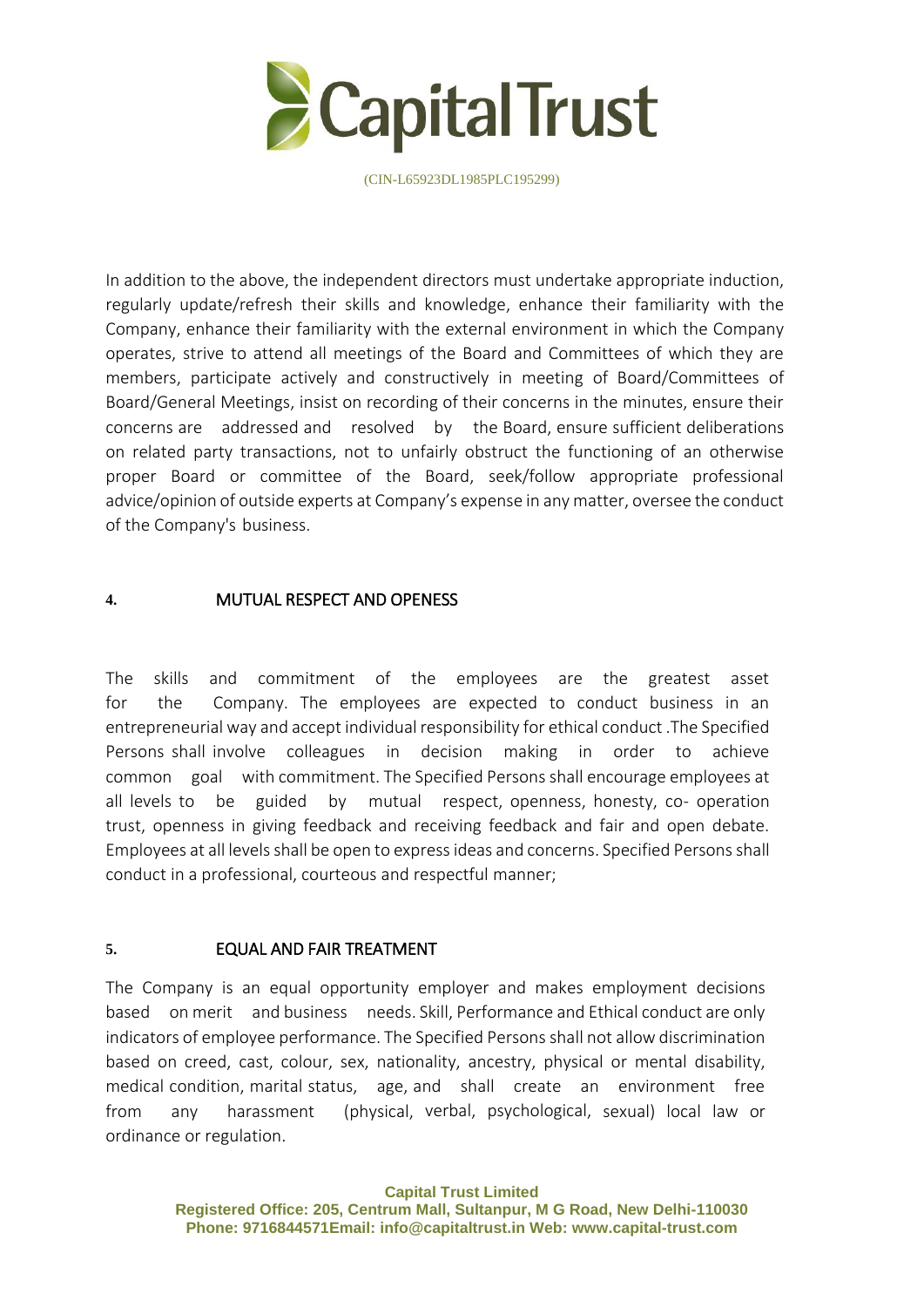

### **6.** SAFETY AT WORK PLACE

The safety of people at the workplace is primary concern of the Company. Specified Persons must comply with all applicable health and safety requirements and regulations.

## **7.** INTEGRITY AND TRANSPERENCY

Specified Persons shall act with highest standards of personal and professional integrity, honesty, fairness, diligence and ethical conduct. He/she shall not accept any gift, donations, hospitality beyond customary level from persons having direct or indirect business relation with the Company .He /She shall act in good faith, responsibly, care, competence and diligence, without allowing independent judgment to be subordinated;

Specified Persons shall be fair, transparent and truthful and shall be perceived as such by third parties. He/ She shall maintain it in all his/her communications.

Specified Persons shall disclose, make available to and share with fellow Specified Persons the information as may be appropriate to ensure proper conduct and sound operation of the Company;

Integrity, honesty and ethical conduct (honest conduct is the conduct that is free from fraud or deception. Ethical conduct is the conduct in conformance with accepted professional standards and compliance with all applicable laws, which includes the ethical handling of actual or apparent conflicts of interest between personal and professional relationships) .

## **8.** CONFLICT OF INTEREST

Decisions and actions in the course of working with the Company should be based on the best interests of the Company, and not based on personal relationships or benefits. Each

> **Capital Trust Limited Registered Office: 205, Centrum Mall, Sultanpur, M G Road, New Delhi-110030 Phone: 9716844571Email: [info@capitaltrust.i](mailto:info@capital-trust.com)n Web: www.capital-trust.com**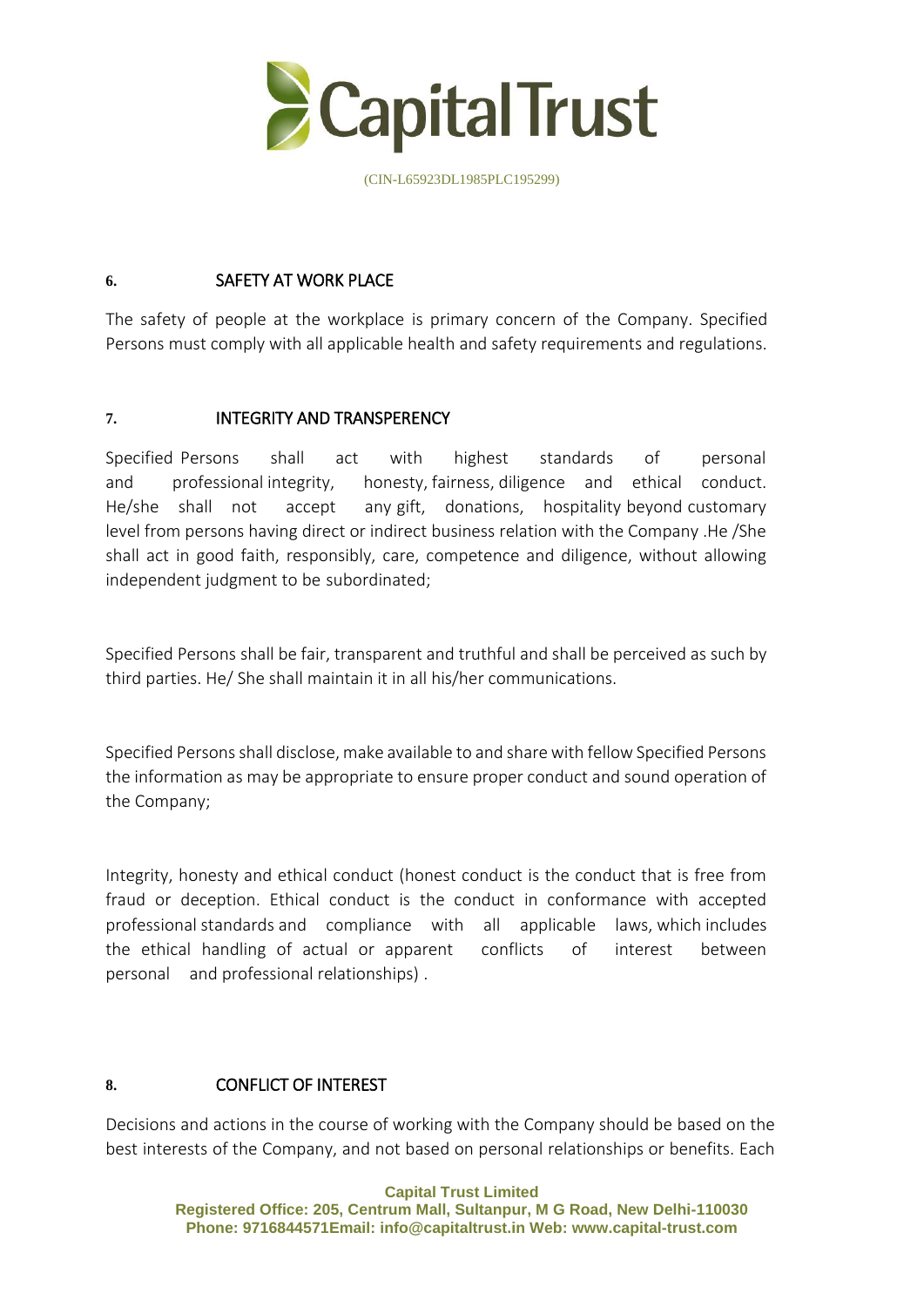

Specified Person has a responsibility to the Company and its stakeholders. Although this duty does not prevent from engaging in personal transactions and investments, it is essential to avoid situations of conflict of interest that may occur or appear to occur or will affect independent judgment in the Company's best interest. A conflict of interest shall be said to exist, where the interest or benefit of one person or entity conflicts with the interest the interest or benefit of another person or entity.

Specified Person will disclose his/her potential conflicts of interest regarding any matters, if any to the Board and any Director having such conflict of interest will abstain himself/herself from discussions and voting on such matter.

## **9.** PROTECTION OF ASSETS

Protecting the assets of the Company is a key fiduciary responsibility of the Specified Persons. Specified Person shall ensure proper use of Company's Assets and must safeguard such assets against loss, damage, misuse, misappropriation and theft.

## **10.** FINANCIAL REPORTING

The integrity financial transactions and records is critical to the operation of the Company and is a key factor in maintaining the confidence and trust of stakeholders. The financial information shall be accurately and completely in accordance with the laws, regulations, principles and standards. The Company shall all the time have appropriate internal controls and procedures to ensure accounting and financial reporting complies with applicable law.

## **11.** REGULATORY COMPLIANCE

The Specified Persons shall adhere to and shall cause adherence to all applicable laws, rules, regulation and policies of the Company.

> **Capital Trust Limited Registered Office: 205, Centrum Mall, Sultanpur, M G Road, New Delhi-110030 Phone: 9716844571Email: [info@capitaltrust.i](mailto:info@capital-trust.com)n Web: www.capital-trust.com**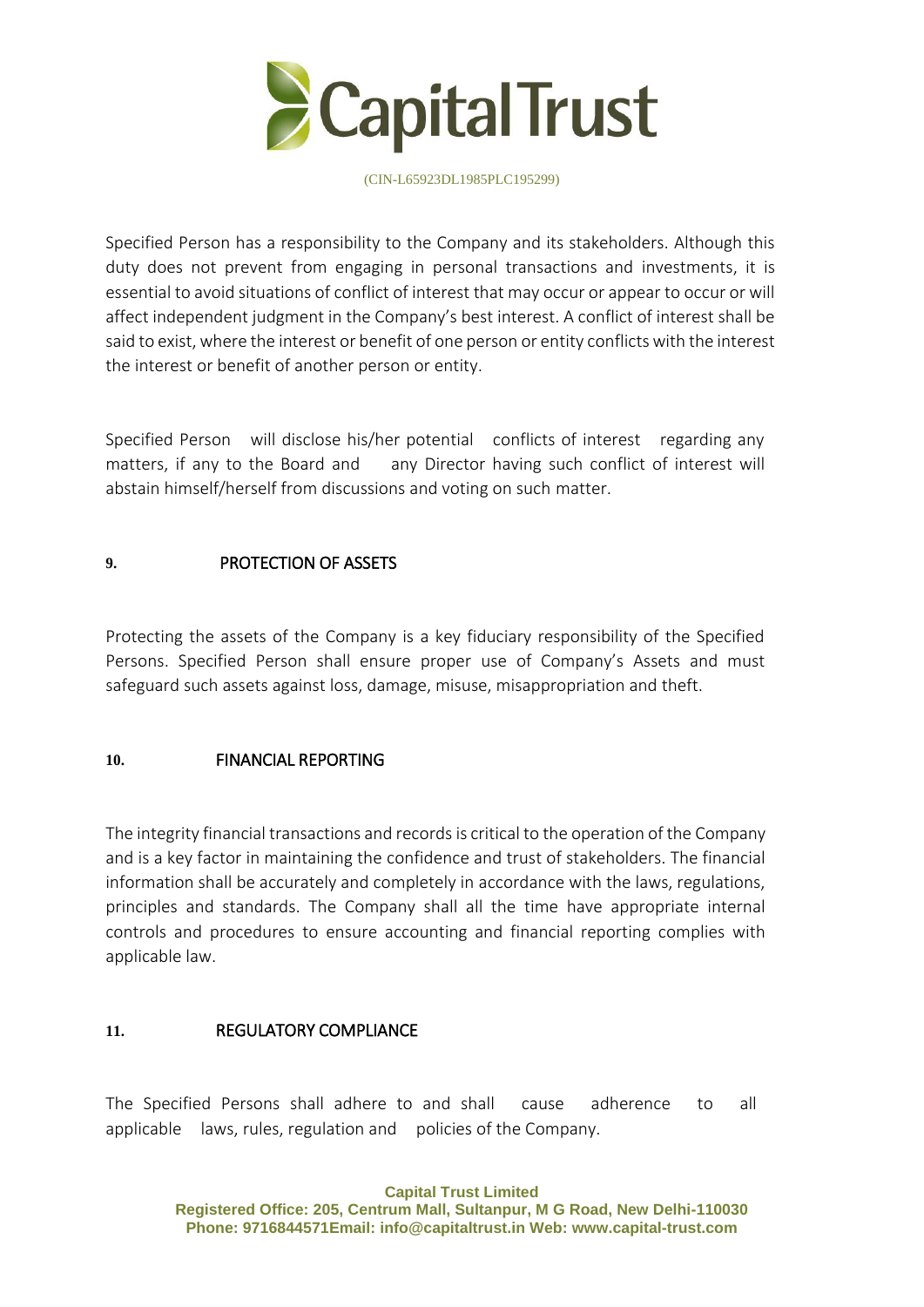

### **12.** ENVIRONMENT PROTECTION

The Specified Persons shall take complete and proper care of external environment and shall conserve the resources for a proper ecological balance.

### **13.** CONFIDENTIALITY

Confidential information are valuable asset of the Company .Confidential information include any unpublished price sensitive, financial, business, customer, employee, legal, commercial, technological and scientific information of the Company. Specified Persons must maintain confidentiality of information relating to the affairs of the Company acquired in the course of their service/working and shall not disclose it unless such disclosure is expressly approved by the Board or required by law. Specified Persons shall not use confidential information acquired in the course of their service/working with the Company for personal advantage.

#### **14.** DISCLOSURE TO REGULATORS AND PUBLIC

The Specified Persons shall ensure full, fair, accurate and timely disclosures of required information in reports and documents filed with/submitted to regulators and authorities.

#### **15.** COMPLIANCE AND REPORTING

The Code will be posted on the website of the Company. Specified Persons shall affirm compliance with the Code on an annual basis by 30 of April each year (in form-A as attached), for which a declaration signed by the CEO of the Company shall be contained in the Annual Report.

Specified Persons shall report and shall facilitate reporting of concerns about unethical behavior, actual or suspected fraud, violation of Code to the Chairman of the Board, who

#### **Capital Trust Limited**

**Registered Office: 205, Centrum Mall, Sultanpur, M G Road, New Delhi-110030 Phone: 9716844571Email: [info@capitaltrust.i](mailto:info@capital-trust.com)n Web: www.capital-trust.com**